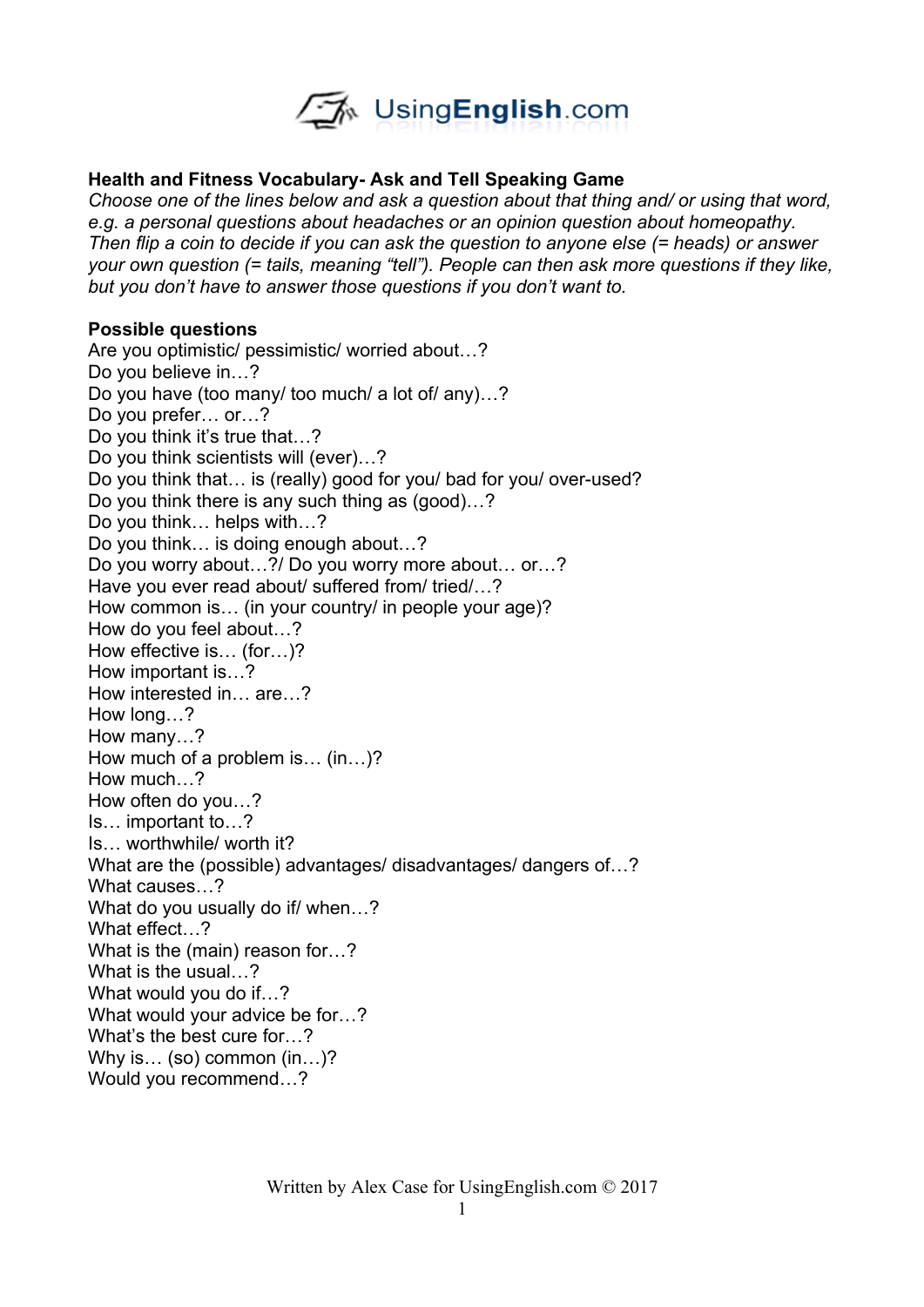

## **Topic cards**

| (Head/ Back/ Stomach) ache                       | Acne/ Teenage spots/ Zits          |
|--------------------------------------------------|------------------------------------|
| Acupuncture                                      | Addict/ Addiction/oholic           |
| Aerobics/ Aerobic exercise                       | Allergy/ Allergic/ Hayfever        |
| Alternative medicine                             | Anti-oxidants                      |
| <b>Bacteria/ Antibiotics</b>                     | Bi-polar                           |
| (Nose) bleed/ Bleeding                           | (High/Low) blood pressure          |
| <b>Body building</b>                             | Body image (problems)              |
| Broken/ Fracture(d)                              | Bruise(d)                          |
| <b>Burn/Scald</b>                                | Calories                           |
| (Lung/ Stomach/ Bowel/ Breast) cancer            | (Complex) carb(ohydrate)s/ Starch  |
| (Bad/High) cholesterol                           | Cloning                            |
| A cold/ A sniffle                                | <b>Constipated/ Constipation</b>   |
| Cough (syrup)                                    | Cut/ Graze/ Scratch                |
| Dementia/ Alzheimer's                            | Dengue fever                       |
| (Clinically) depressed/ (Clinical)<br>depression | Diarrhoea/ The runs                |
| Dieting/Slimming                                 | Dizzy/ Dizziness                   |
| (Blood/ Organ) donor/ donation                   | Eating disorder/ Anorexia/ Bulimia |
| Eczema/Rash                                      | Endorphins                         |
| Epidemic/ Pandemic                               | (Light/ Strenuous) exercise        |
| (Food/ Exercise) fad(s)                          | (Saturated/Trans-) fat             |
| Fever/ Temperature                               | (Dietary/High) fibre               |
| Fitness/ Keeping fit                             | Five a day                         |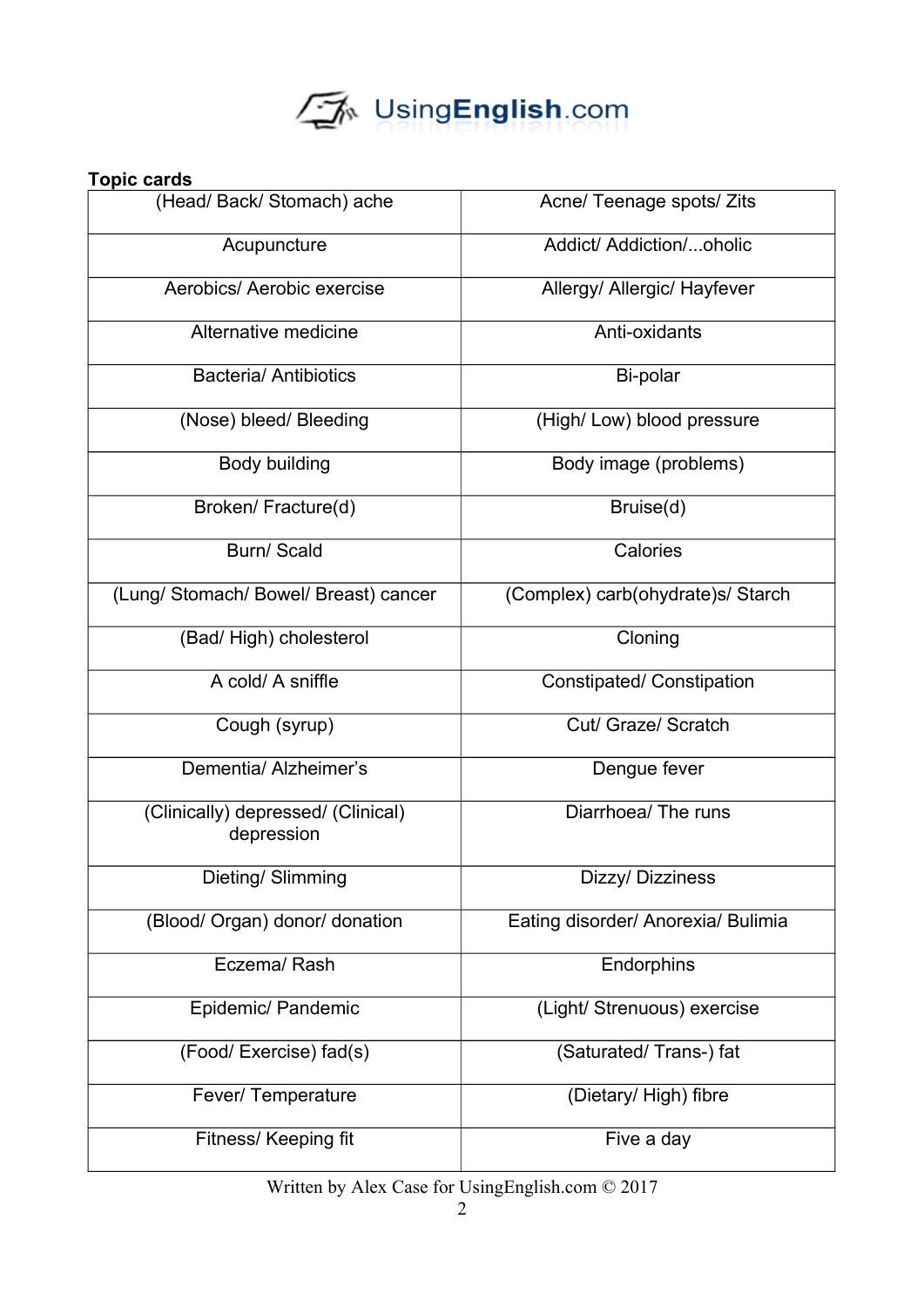# UsingEnglish.com

| Flu/ Influenza                       | Folk cures/ Folk medicine     |
|--------------------------------------|-------------------------------|
| Generic drugs                        | Hangover                      |
| (National/ Private) health insurance | Health scare(s)               |
| Heart attack/ Heart problems         | Herbs/ Herbal remedies        |
| Homeopathy                           | Immune system/ Immunity       |
| Infection/ Infected                  | Injection/ Jab                |
| Injure/ Injury                       | Insomnia/ Sleeping problems   |
| Itch/ Itchy/ Itchiness               | Jogging/Running               |
| Lifestyle diseases/ Diabetes         | Massage/ Masseur              |
| Medical expenses                     | Medical technology            |
| <b>Meditate/ Meditation</b>          | Menopause                     |
| Mental disease                       | Mental health (problems)      |
| Mind over matter                     | <b>Minerals</b>               |
| Moxibustion                          | Muscle tone/ Ripped           |
| Nursing homes/ Nursing care          | Obese/ Overweight/ Obesity    |
| Occupational therapy                 | Painful/ (Lower back) pain    |
| Painkiller                           | <b>PE</b>                     |
| Pill/Tablet                          | Placebo (effect)              |
| Plaster                              | Positive thinking/ Positivity |
| Post-natal (care/ depression)        | Pregnancy/ Pregnant           |
| Prescription (drugs)                 | Protein (shakes)              |
| Psychosomatic (illnesses)            | Relaxation                    |
| <b>RSI</b>                           | Running machine/ Treadmill    |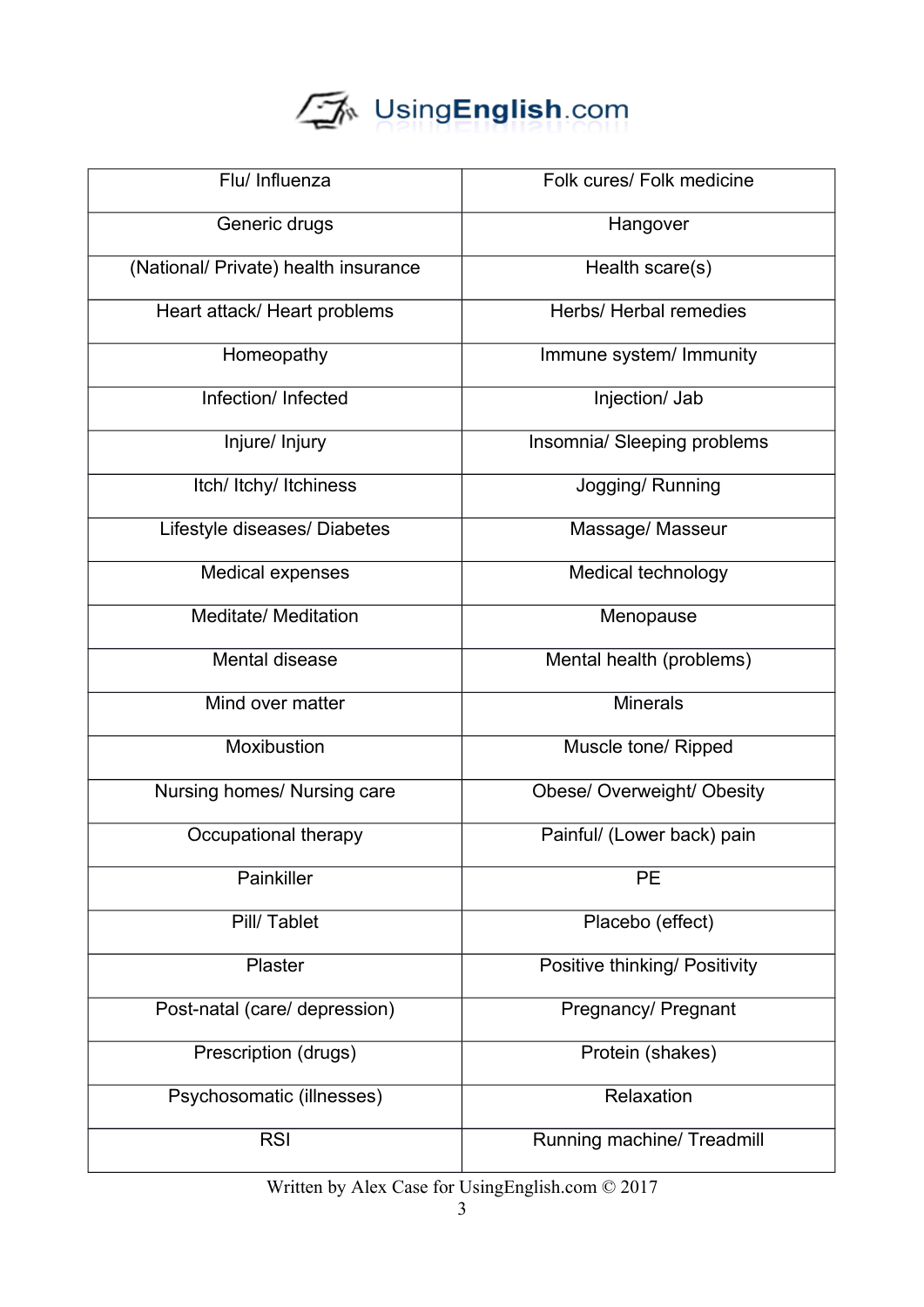## └ୖ୕∕ि UsingEnglish.com

| (MRI) scan                                     | Shivering                     |
|------------------------------------------------|-------------------------------|
| Short sighted                                  | Sit ups/ (Abdominal) crunches |
| Six pack/ Abs                                  | Snore/ Snoring                |
| Sore (feet/ throat/)                           | Sports (injury)               |
| <b>Steroids</b>                                | Stethoscope                   |
| Stiff (muscles/ shoulders)                     | Stimulants (caffeine, etc)    |
| Stress(ed/ful)                                 | <b>Stretching/ Stretches</b>  |
| Sugar(y)                                       | Superbugs (MRMA etc)          |
| Supplements                                    | Surgery/ Operation            |
| Tai chi                                        | <b>Tiredness/ Fatigue</b>     |
| Traditional (Chinese) medicine                 | <b>Treating yourself</b>      |
| Vaccinate/ Vaccination(s)                      | <b>Virus</b>                  |
| Vitamin (tablets)                              | Weights/ Weight training      |
| Whole grains (e.g. brown rice)/ Whole<br>foods | Working out                   |
| X-ray                                          | (Hot) yoga                    |
| Sprain(ed)/ Strain(ed)                         |                               |

*Ask about anything above that you don't understand, making a question each time. You don't need to answer the questions if you don't want to at this stage.*

*Without looking above, try to write at least one other form of each word below. Other forms not above may also be possible.* 

*Check your answers above. Many other answers are possible, so if you wrote something different please check with your teacher.* 

*Test each other orally on the word formation below, including in the opposite direction if you like.*